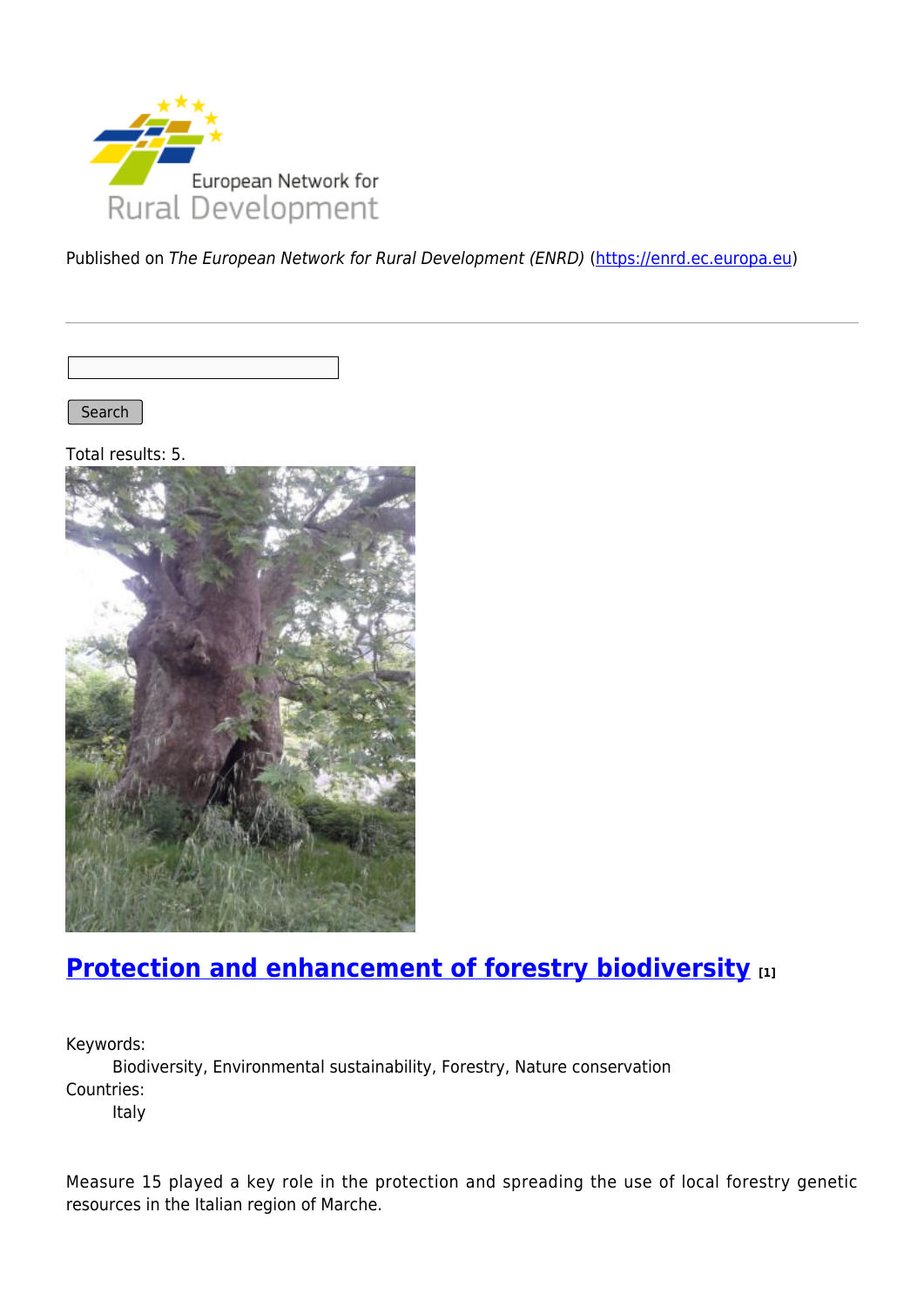

## **[Training and awareness raising on forestry](https://enrd.ec.europa.eu/projects-practice/training-and-awareness-raising-forestry_en) [2]**

Keywords:

Climate change adaptation, Environmental protection, Forestry, Natural resources, Nature conservation

Countries:

Spain

Rural Development Programme (RDP) support enabled the reforestation of land and ornamental public spaces with native forest species, while promoting environmental awareness, education and training.



# **[Promoting sustainable forest management](https://enrd.ec.europa.eu/projects-practice/promoting-sustainable-forest-management_en) [3]**

Keywords: Biodiversity, Environmental protection, Forestry, Nature conservation Countries:

Italy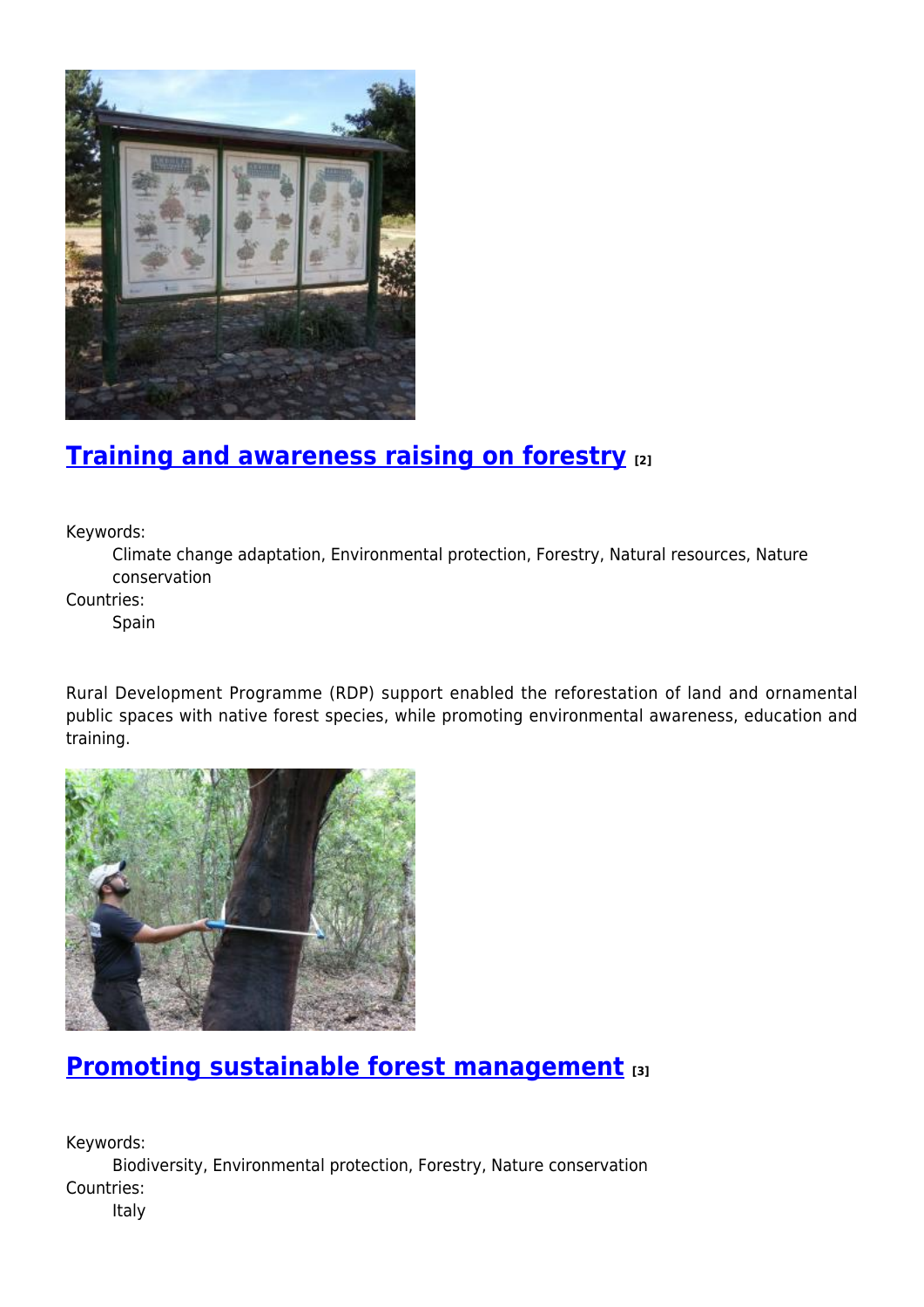economic performance.



Keywords:

Biodiversity, Education & lifelong learning, Environmental protection, Nature conservation Countries:

France

A project that supported local municipalities in their campaign to reduce the use of pesticides by their citizens.